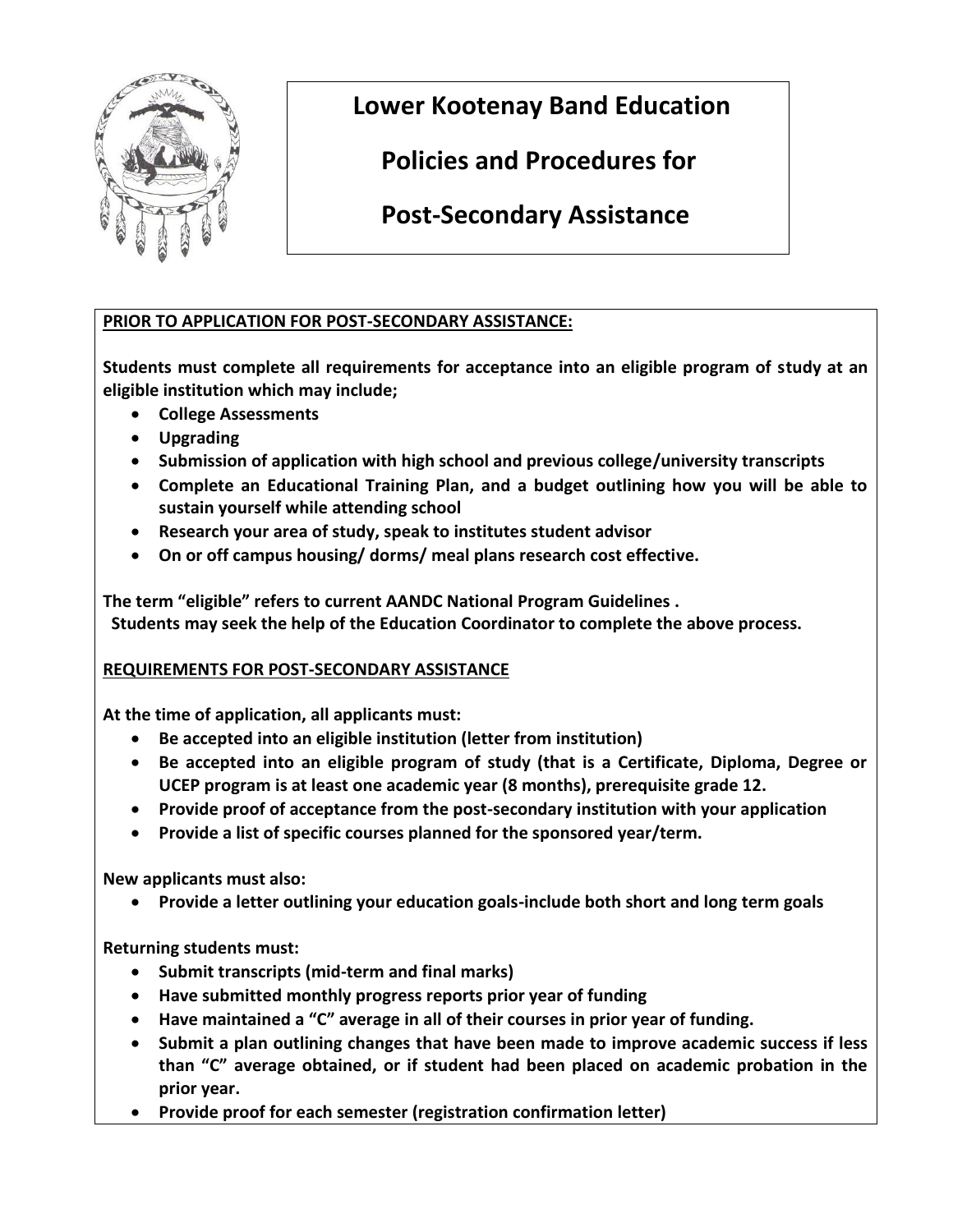#### **SELECTION PRIORITY:**

- **1. Returning students who have maintained good academic standing with the institution and LKB Education, and have completed all reporting requirements to the Lower Kootenay Band Education Support Worker.**
- **2. New students will be accepted on a first –come first serve basis until funds are exhausted. Completed applications with all required supporting documents will be date-stamped and initialed by both the Education Support Worker and the applicant at the time of submission.**

#### **PART-TIME PROGRAMS ( as defined by the post-secondary institution)**

- **Complete LKB Education Applications for Post-Secondary Sponsorship with all supporting documents**
- **Books, supplies and Tuition** *only* **will be paid for**

#### **FULL-TIME PROGRAMS: (as defined by the post-secondary institution)**

- **Complete LKB Education Applications for Post-Secondary Sponsorship with all supporting documents**
- **Books & Supplies, full tuition and Living Allowance expenses paid for in Canadian dollars according to the AANDC Guidelines and the Lower Kootenay Band Education set amount. Any amount over will be the responsibility of the student. Travel, tutoring expenses must be applied for in writing (email) to the Lower Kootenay Band Education Support Worker.**
- **Current Bank account for PSLA direct deposit. Deposits are on or before the 20th of each month, providing Monthly report has been submitted (email) to the LKB Education Support Worker on or prior to the 20th of each month. \* First PSLA deposit will be in August this is for September (Fall Semester).**

#### **CURRENT LOWER KOOTENAY BAND POST-SECONDARY LIVING ALLOWANCE (PSLA); Food, shelter, transportation, daycare service Subject to change on short notice**

- **Single student: \$1200.00 /month**
- **Single student living at home: \$475.00 /month**
- **Single student parent with one dependent: \$1650.00 /month**
- **Married student & spouse (no dependent) \$2000.00**
- **Each dependent : \$150.00/month**

**If a student chooses to live in a dorm with a meal plan, the amount for PSLA will be sent directly to the Residence Housing. If the amount exceeds the Lower Kootenay Band Education Post-Secondary Living Allowance amount allotted, it will be the responsibility of the student, same applies to On and Off Campus Housing.**

#### **APPEAL PROCEDURE:**

**If your application for funding is not accepted or you wish to have a policy reviewed, you may appeal decisions by writing a letter to the Lower Kootenay Band Chief and Council. The letter must outline:**

- **The decision you wish reviewed**
- **The reasons you feel it should be reviewed**
- **Any extenuating circumstances to your situation that deems the Lower Kootenay Band Education Policies and Procedures for Post-Secondary Assistance or decision unfair.**
- **•** Sign a student release form.

#### **DEADLINE:**

**The deadline for applications for full-time funding is April 30th of each year. For part-time programs or Winter semesters, it is on a first-come first-serve basis and will depend on available funds.**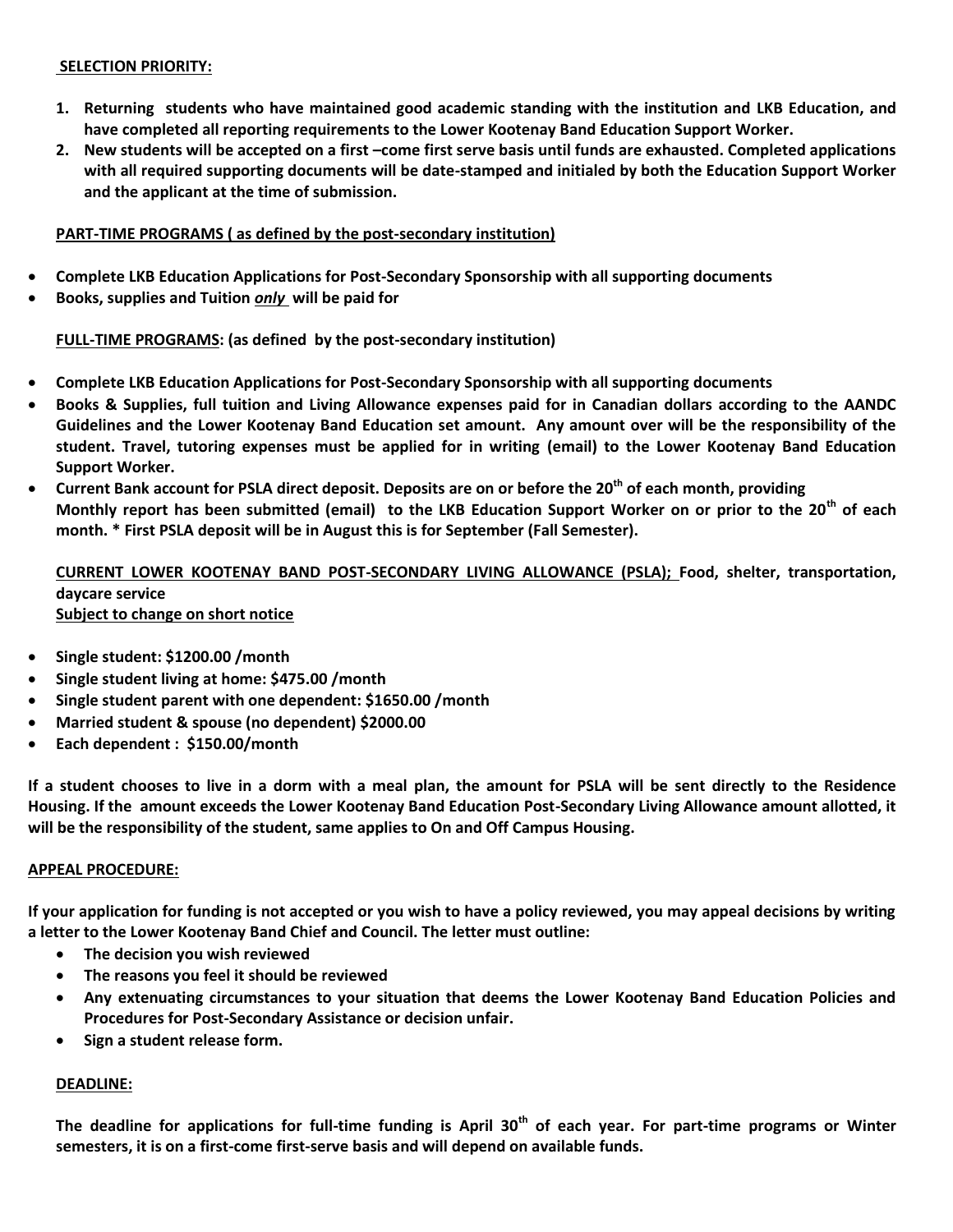**Applications are available from the Lower Kootenay Band Education Support Worker, and posted on the Lower Kootenay Band foyer Education wall. It is in the best interest of the applicants to meet with a guidance counselor or student advisor at the institution to review the program they are interested in before choosing the courses.**

**Contact the Lower Kootenay Band Education Support Worker, Carol Louie at 250-428-2527 or by email [postsecondary@lowerkootenay.com](mailto:postsecondary@lowerkootenay.com) preferred. Office located at Yaqan Nukiy School basement right-side entrance Tuesdays-Fridays 7:30 am- 12:30pm .** 

**\*Please note: phone, email , or drop-in inquiries do not "secure or guarantee" a seat for full or part-time sponsorship.** 

# **STUDENT REPSONSIBILITIES AND DECLARTION;**

**It is the goal of the Lower Kootenay Band Education to support as many students as possible, and assist them however possible in achieving their educational goals. Students funded by Lower Kootenay Band Education represent our community while attending studies and should consider themselves as role models. It is recommended that students have been planning their career path at least one year in advance of application and have planned for financial sustainability while going to school.**

### **All Sponsored students must:**

- **Provide current contact information to the Lower Kootenay Band Education Support Worker, including mailing address, phone number(s) and an email address. If any contact information changes, the student must immediately notify the Lower Kootenay Band Education Support Worker.**
- **Provide written notification to the Lower Kootenay Band Education Support Worker of any program changes or course withdrawals, and an updated academic plan. Changes must be reported with the week they are made.**
- **Maintain a "C" average or higher throughout the school year.**
- **Provide Course Registration documents at the beginning of each semester/term**
- **Provide official transcripts to the Lower Kootenay Band Education Support Worker at the conclusion of each semester/term.**
- **Submit Monthly reports on or before the 20th of each month.**
- **Photo-copy of First Nation Identification (current status card)**
- **Reviewed the AANDC Post-Secondary Guidelines and the Lower Kootenay Band Education Policies and Procedures for Post-Secondary Assistance.**
- **Sign a student release form**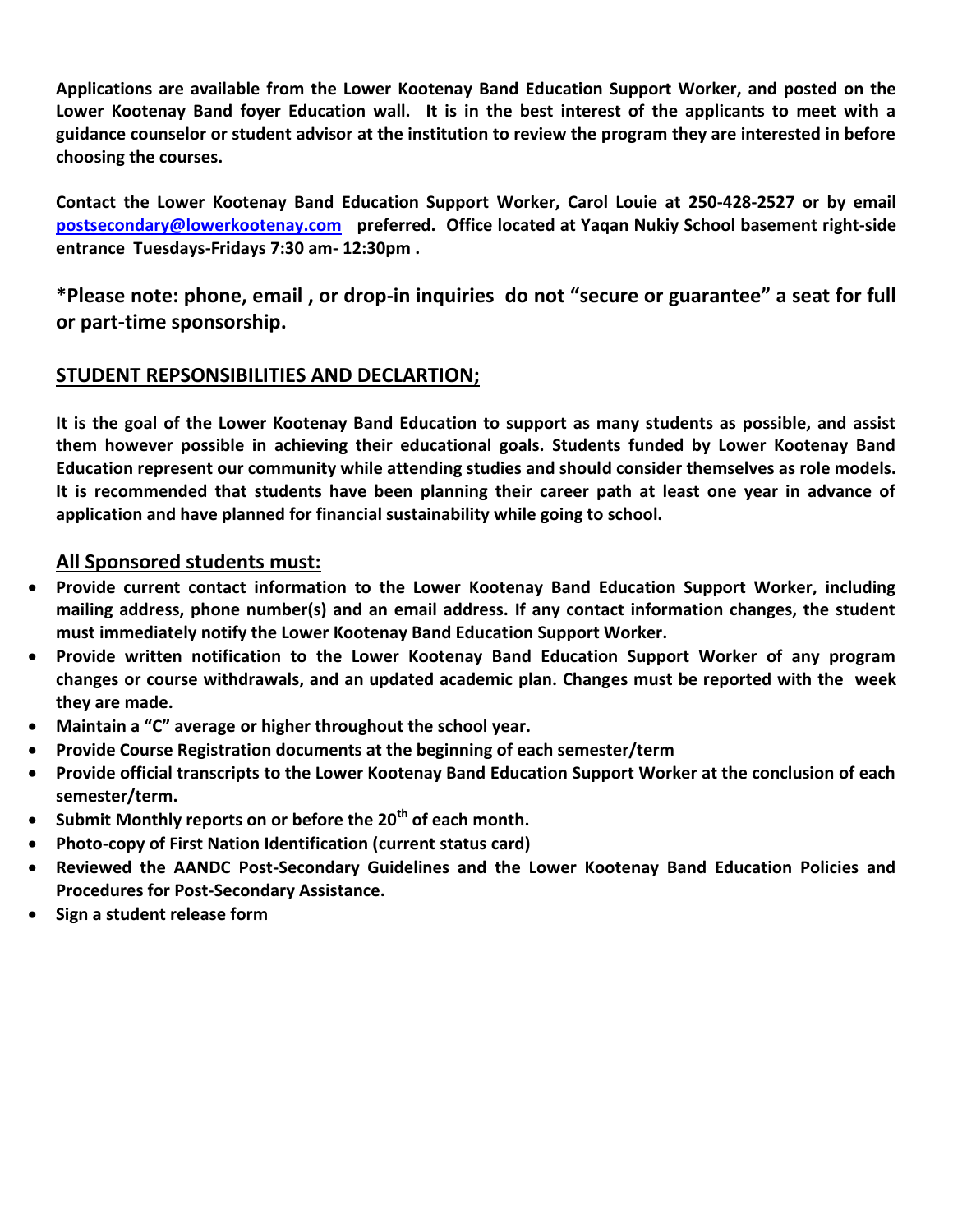**By signing below, I signify that I have read and understand the requirements listed above. I am aware that failure to comply with the above requirements can result in termination of my funding. I am also aware that if I receive any funds while failing to comply with the above requirements may affect sponsorship and may result in a repayment order to the Lower Kootenay Band Education.**

|                                  |                                                                    | Date: the contract of the contract of the contract of the contract of the contract of the contract of the contract of the contract of the contract of the contract of the contract of the contract of the contract of the cont |
|----------------------------------|--------------------------------------------------------------------|--------------------------------------------------------------------------------------------------------------------------------------------------------------------------------------------------------------------------------|
|                                  | Signature applicant Management Communications                      |                                                                                                                                                                                                                                |
|                                  |                                                                    | Lower Kootenay Support Worker____________________ Date received:_________________                                                                                                                                              |
| <b>Checklist:</b>                |                                                                    |                                                                                                                                                                                                                                |
| <b>Required Documents:</b>       |                                                                    |                                                                                                                                                                                                                                |
|                                  | Email: postsecondary@lowerkootenay.com                             |                                                                                                                                                                                                                                |
| or                               |                                                                    |                                                                                                                                                                                                                                |
| Fax: 250-428-9408                |                                                                    |                                                                                                                                                                                                                                |
| or                               |                                                                    |                                                                                                                                                                                                                                |
|                                  | Delivered in person: Yaqan Nukiy School 904 Simon Rd Creston       |                                                                                                                                                                                                                                |
|                                  | <b>Right basement side entrance</b>                                |                                                                                                                                                                                                                                |
|                                  |                                                                    | Lower Kootenay Band Education Application for Post-Secondary Assistance                                                                                                                                                        |
|                                  |                                                                    | Lower Kootenay Band Education Policies and Procedures for Post-Secondary Assistance                                                                                                                                            |
| <b>Student declaration</b>       |                                                                    |                                                                                                                                                                                                                                |
|                                  | <b>_____</b> Previous Education Information, documentation         |                                                                                                                                                                                                                                |
|                                  | Acceptance letter from an eligible Institution                     |                                                                                                                                                                                                                                |
|                                  | Registration Letter eligible Program of Studies                    |                                                                                                                                                                                                                                |
| ________ Student Release Form    |                                                                    |                                                                                                                                                                                                                                |
| <b>Educational Training Plan</b> |                                                                    |                                                                                                                                                                                                                                |
|                                  | clear photo-copy First Nation identification (current status card) |                                                                                                                                                                                                                                |
|                                  | dependents information (proof)                                     |                                                                                                                                                                                                                                |
|                                  | tuition cost (only mandatory fees)                                 |                                                                                                                                                                                                                                |
|                                  |                                                                    | Required documents: mailed to Attention: Lower Kootenay Band Education Support Worker                                                                                                                                          |
|                                  | 904 Simon Rd                                                       |                                                                                                                                                                                                                                |
|                                  |                                                                    |                                                                                                                                                                                                                                |

 **Creston BC V0B 1G2**

**\_\_\_\_\_\_\_\_Official Transcripts** 

**\*Lower Kootenay Band Post-Secondary Local Operating Guidelines(LKB PSE LOG) has been ratified and accepted by the LKB Chief & Council September 16th, 2014. The LKB PSE LOG is in compliance with the Indigenous and Northern Affairs Canada Post-Secondary Student Support Program and University and College Entrance Preparation Program-Nation Program Guidelines (LKB PSE LOG located at LKB Education Support Worker Office)\* Changes occur with short notice as per INAC National Program Guidelines.**

**\*alternate sponsorship : KKATC Education application inquiry email Jason Andrew; jandrew@ktunaxa.org**